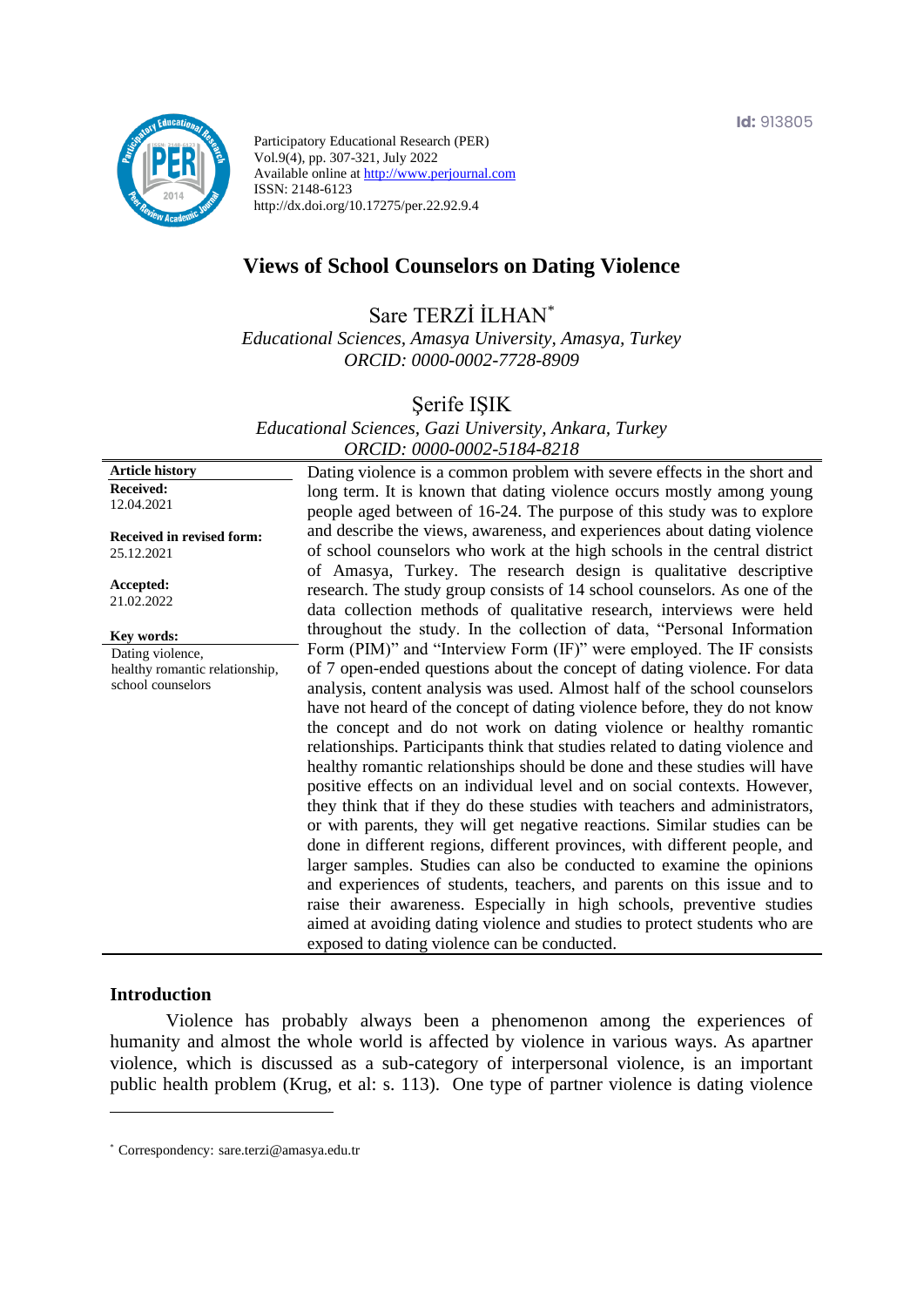and dating violence is discussed as an important public health problem. Dating violence refers to the type of violence that occurs between two people in a romantic relationship and as in other types of violence, it is discussed in three categories according to the nature of violence as physical, psychological/emotional, and sexual violence (CDC, 2014).

Dating violence is a widespread problem with severe short and long-term effects; however, many young people do not report this situation since they shy away from their families or friends (CDC,2014). Among adults who have been victims of physical violence, rape/harassment, or stalking by their partners, it is known that 22% of women and 15% of men have been exposed to some type of violence for the first time between the ages of 11 and 17 (Black et al, 2011). Dating violence is known to occur mostly among young people between the ages of 16 and 24 (Mıhçıokur & Akın, 2015; Sünetçi et al, 2016). In other words, the developmental periods in which dating violence is most common are adolescence and young adulthood. It is a known fact that violence in romantic is relationships experienced in university years, which are the years, especially romantic relationships are very frequent, and the foundations of marriage are laid, preparing a basis for domestic violence cases that may occur in the future (Karatay et al, 2018). In this respect, it is important to inform adolescents about how romantic relationships should be to prevent both family violence and dating violence. When the related literature is examined, it is seen that programs with proven effectiveness to prevent dating violence are mostly aimed at high school students (Foshee et al, 1998; Rizzo et al, 2018; Taylor et al, 2013; Taylor et al, 2017).

In this sense, it is thought that conducting awareness studies on the characteristics of healthy dating relationships in the high school period which corresponds to ages between 14 and 18, and on dating violence may be a preventive and protective element for dating violence and family violence cases that may occur at later ages. A large number of both national (Subaşı & Akın, 2003; Mıhçıokur & Akın, 2015) and international (Alleyne-Green et al, 2012; Foshee et al, 2001; Makepeace, 1981, 1983, 1986, 1987; Price et al, 1999) studies in the literature have shown that the state of both using violence and being exposed to violence is very common among young people.

The main goal of studies conducted on mental health is to prevent any negativity before it occurs. Studies carried out by Comprehensive Developmental Guidance Programs applied in high schools in Turkey are conducted with three functions as preventive, healing, and lifeenriching (Nazlı, 2020; p. 7). In this context, it is thought that finding out the views of psychological counselors working in high schools on the concept of dating violence and their experiences about dating violence of high school students is important in terms of showing the current situation about dating violence and finding out the state of studies conducted on dating violence in high schools in Turkey. It is also known that mental health professionals play an important role in preventing violence (Dolunay-Cug et al, 2017). In this direction, it is thought that school counsellors as mental health professionals will play an important role in terms of preventing dating violence among high school students. In this context, the present study aims to explore and describe the views, awareness, and experiences of school counsellors working in high schools in the central district of Amasya province on the phenomenon of dating violence.

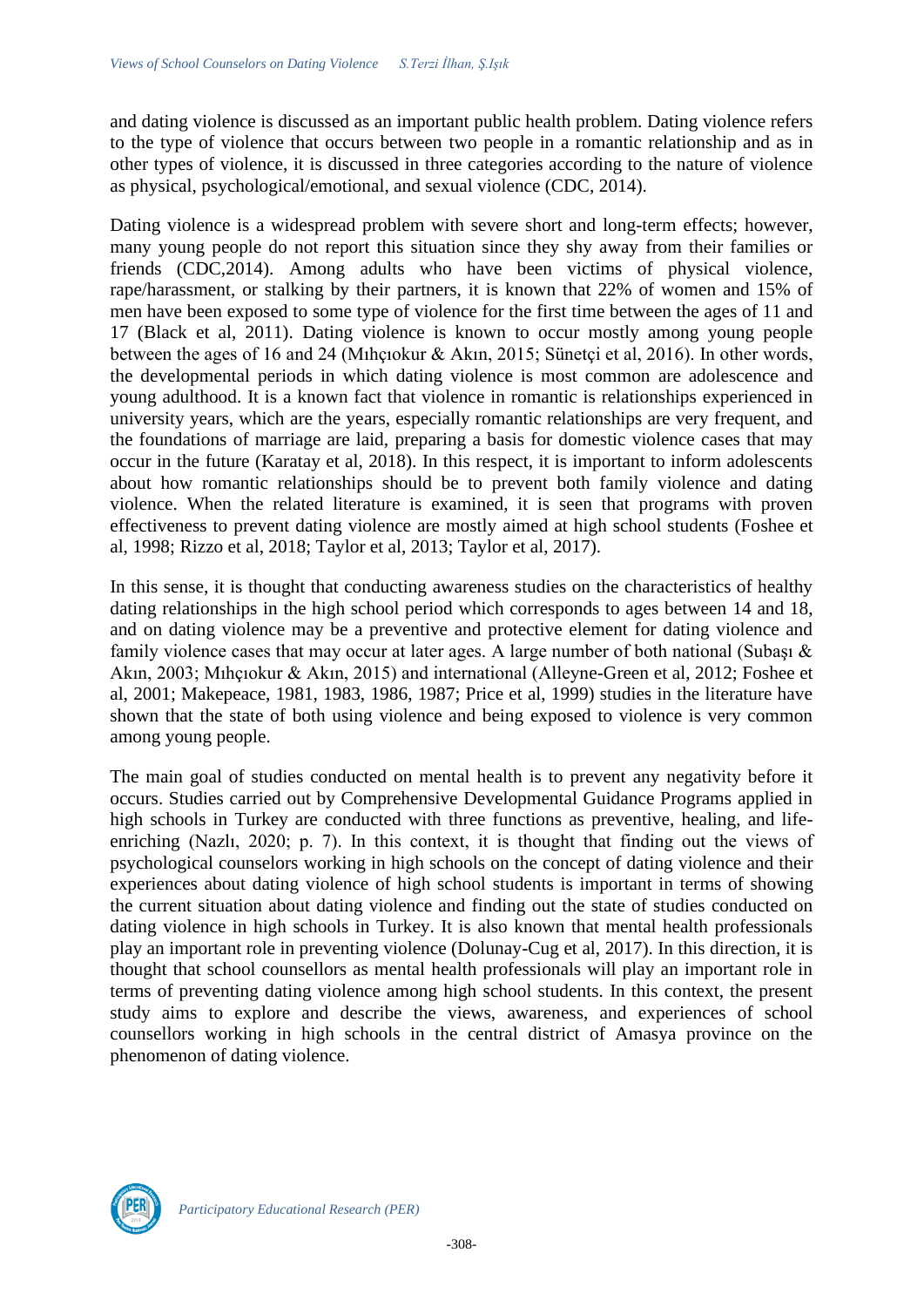# **Method**

# *Study Model*

This study had qualitative descriptive research, which is based on qualitative data. Qualitative descriptive research aims to describe the thoughts or views of the individuals about one event or phenomenon (Willis, et al, 2016).

# *Study Group*

The study group consists of school counselors working in high schools in the central district of Amasya province. The convenience sampling method was used to form the study group. Convenience sampling is the sampling method that includes individuals who are easy to reach, available, and volunteering to participate in the study (Erkuş, 2013).

It was determined based on the website of the Provincial Directorate of National Education that there were 20 high schools in Amasya province central district; however, since 2 of these high schools were in villages of the central district, psychological counselors working in these high schools were not included in the study. In addition, since the psychological counselor working in 2 high schools was on leave at the time of the study, he was not included in the study. Therefore, the study was carried out in 16 high schools of the central district in Amasya province. In schools with more than one psychological counselor, only one was included in the study. In addition, since two of the psychological counselors were working in two high schools at the same time, the study was conducted with 14 school counselors.

| Table 1. Demographic information of the study group |                                              |    |               |     |            |             |  |
|-----------------------------------------------------|----------------------------------------------|----|---------------|-----|------------|-------------|--|
|                                                     |                                              |    | $\frac{6}{6}$ | Min | <b>Max</b> | <b>Mean</b> |  |
| Gender                                              | <b>Female</b>                                | 5  | 35,71         |     |            |             |  |
|                                                     | <b>Male</b>                                  | 9  | 64,29         |     |            |             |  |
| Age                                                 |                                              | 14 | 100           | 30  | 57         | 42,21       |  |
| <b>Department</b><br>graduated<br>from              | <b>PCG</b>                                   | 10 | 71,43         |     |            |             |  |
|                                                     | <b>Psychology</b>                            |    | 7,14          |     |            |             |  |
|                                                     | <b>Other</b>                                 | 3  | 21,43         |     |            |             |  |
| <b>of</b><br>Level<br>education                     | Undergraduate                                | 12 | 85,71         |     |            |             |  |
|                                                     | Postgraduate                                 | 2  | 14,29         |     |            |             |  |
| <b>Professional</b>                                 |                                              | 14 | 100           | 6   | 34         | 18,71       |  |
| seniority                                           |                                              |    |               |     |            |             |  |
| (Years)                                             |                                              |    |               |     |            |             |  |
|                                                     | <b>Anatolian High School</b>                 | 4  | 28,57         |     |            |             |  |
|                                                     | <b>Vocational</b><br><b>Technical</b><br>and | 4  | 28,57         |     |            |             |  |
|                                                     | <b>Anatolian High School</b>                 |    |               |     |            |             |  |
| Type of high<br>school                              | Anatolian Imam Hatip High                    | 3  | 21,44         |     |            |             |  |
|                                                     | <b>School</b>                                |    |               |     |            |             |  |
|                                                     | <b>Fine Arts High School</b>                 |    | 7,14          |     |            |             |  |
|                                                     | <b>Social Sciences High School</b>           |    | 7,14          |     |            |             |  |
|                                                     | <b>Science High School</b>                   |    | 7,14          |     |            |             |  |

Demographic information of the study group is given in Table 1:

|  | Table 1. Demographic information of the study group |  |  |
|--|-----------------------------------------------------|--|--|
|  |                                                     |  |  |

When Table 1 is examined, it can be seen that 5 (35,71%) of the 14 school counselors that form the study group are female, while 9 (64,29%) are male. Their ages ranged between 30 and 57 and their mean age is 42,21. While 10 (71,43%) of the participants are PCG graduates, 1 (7,14%) is a psychology department graduate and 3 (21,43%) are graduates of other

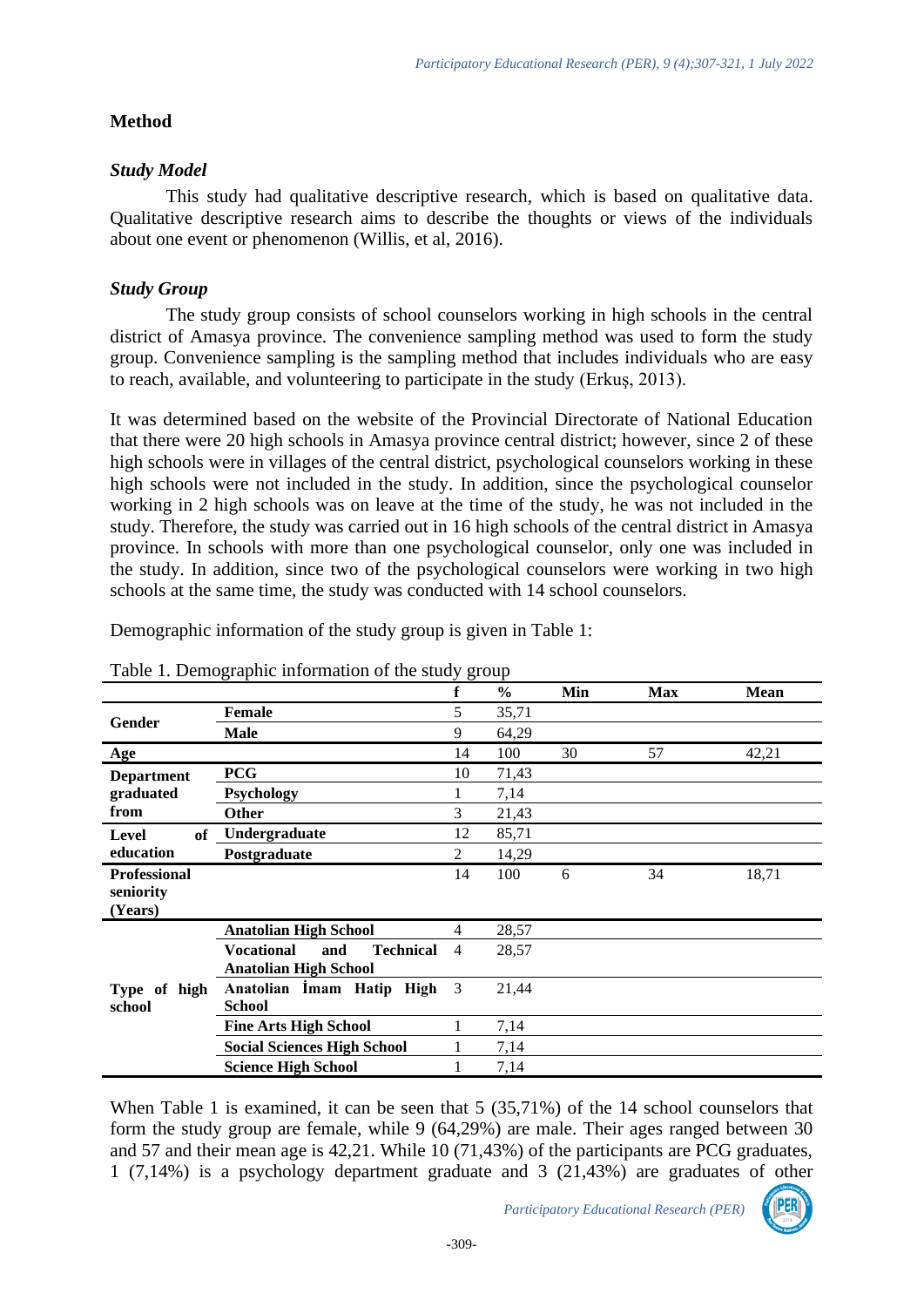departments. 12 (85,71%) of the participants are undergraduates, while 2 (14,29%) are postgraduates. Professional seniority ranges between 6 and 34 years and means professional seniority is 18,71 years. 4 (29,57%) of the participants are working in Anatolian High Schools, while 4 (28,57%) are working in Vocational and Technical Anatolian High Schools, 3 (21,44%) are working in Anatolian Religious Vocational High School, 1 (7,14%) is working in Fine Arts High School, 1 (7,14%) is working in Social Sciences High School and 1 (7,14%) is working in Science High School.

#### *Data Collection Tools*

Interview, which is a data collection method for qualitative studies, was used to collect data in this study. The interview is a mutual and interactive communication process based on the style of asking and answering questions, which is predetermined and done for a purpose (Yıldırım & Şimşek, 2011). Within the scope of this study, the "Personal Information Form" was used to obtain demographic data of the participants, and the "Interview Form" was used to conduct the interviews. The personal Information Form was prepared by the researchers for this study and included questions regarding the participants' gender, age, department graduated from, level of education, professional seniority, and type of high school they worked in. The Interview form was also prepared by the researchers, and it included closeended and open-ended questions. During the process of preparing the interview form, national and international literature conducted on dating violence was reviewed by the researchers.

7 open-ended questions in the Interview Form are as follows:

- Have you heard of the "Dating violence" concept before? What do you think dating violence is?
- Based on your observations, do you think there is dating violence among students in the school you are working at? Do you have such observations?
- Do you have students who consult you or ask for your help because they are exposed to dating violence?
- Do you work on dating violence or healthy romantic/close relationships in your school? If yes, what kind of work do you do?
- Do you think informative and awareness-raising activities should be carried out for students on romantic/close relationships and dating violence? What are your views on the issue?
- What kind of difficulties do you encounter/think you will encounter while working on dating violence at school?
- In your opinion, what kind of effects can studies on dating violence have at individual level and in social contexts?

## *Data Collection*

After the study group and data collection tools were formed, official permission was taken from the Amasya Provincial Directorate of National Education to interview school counselors working in high schools of central districts and therefore to conduct the study. Interviews with school counselors were carried out face to face by the first researcher. All of the interviews were carried out in the guidance service of the high schools the participants worked in and they were voice recorded with the knowledge and permission of the participants. Following the completion of the interviews, voice recordings were transcribed and then deleted, as the participants were informed.

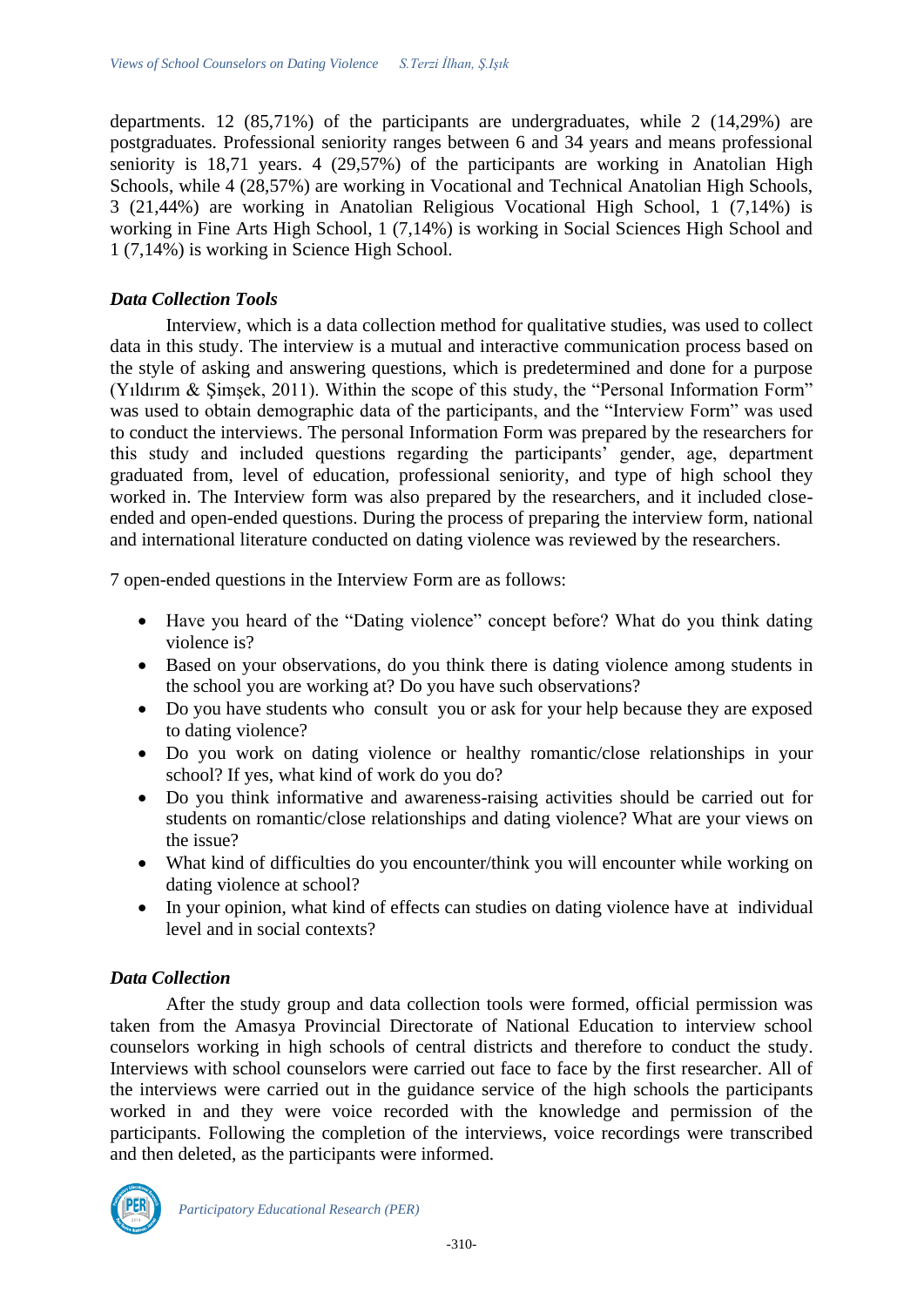### *Data Analysis and Interpretation*

Content analysis, which is one of the data analysis methods for qualitative studies, was used in the analysis of the data obtained within the scope of this study. Content analysis is a method that investigates social reality through making inferences about the unspecified features of the content from the specified contents of social reality (Gökçe, 2006). The main purpose of content analysis is to reach concepts and relationships that will explain the relevant data based on the data obtained (Yıldırım & Şimşek, 2011, 227). Additionally, frequency analysis is used for data analysis.

The concept used to ensure the reliability of qualitative studies is verifiability. In this respect, the researchers used the reliability formula developed by Miles and Huberman (1994) and used to test verifiability in qualitative studies (Yıldırım & Şimşek, 2011: p. 233) by comparing the codes and themes obtained from content analysis conducted separately by the researchers. This formula is as follows:

```
Percentage of agreement = Agreement / (Agreement + Disagreement) x 100
```
For this study, based on the codes of two researchers, first, the codes with the agreement were marked as  $+$  and those with disagreement were marked as  $-$ . After this, the percentage of agreement was calculated according to the reliability formula. As a result of the calculation, the percentage of agreement was found as 76,67% for this study. >70% percentage of agreement is considered as an indicator that the study conducted is reliable (Miles & Huberman, 1994; Yıldırım & Şimşek, 2011: p. 233).

## **Results**

Within the context of the present study which was conducted to analyze the views of school counselors working in high schools on dating violence, the participants were asked closed-ended and open-ended questions. The results obtained with these close-ended and open-ended questions and the content analysis conducted were explained below based on the questions in the interview form.

## *Question 1: Have you heard of the "Dating violence" concept before? What do you think is dating violence?*

The participants were first asked if they heard of the "dating violence" concept before and what dating violence is. The results relating to participants' definition of dating violence and whether they heard of the concept of dating violence before are presented in Table 2:

|                             |                                                 |                |       | $\frac{0}{0}$ |  |
|-----------------------------|-------------------------------------------------|----------------|-------|---------------|--|
| <b>Hearing</b><br>of<br>the |                                                 | Yes            | δ     | 57,14         |  |
| of<br>dating<br>concept     | N <sub>0</sub>                                  | O              | 42,86 |               |  |
| violence                    | <b>Total</b>                                    | 14             | 100   |               |  |
|                             | (dating<br><b>Theme</b><br>1st<br>relationship) | <b>Yes</b>     | 14    | 100           |  |
|                             |                                                 | N <sub>0</sub> |       | 0             |  |
| Definition of dating        |                                                 | <b>Total</b>   | 14    | 100           |  |
| violence                    | 2nd Theme<br>(types)<br>- of<br>violence)       | Yes            |       | 35,71         |  |
|                             |                                                 | No             | Q     | 64,29         |  |
|                             |                                                 | <b>Total</b>   | 14    | 100           |  |

Table 2: Results regarding whether participants heard of the concept of dating violence before and the participants' definitions

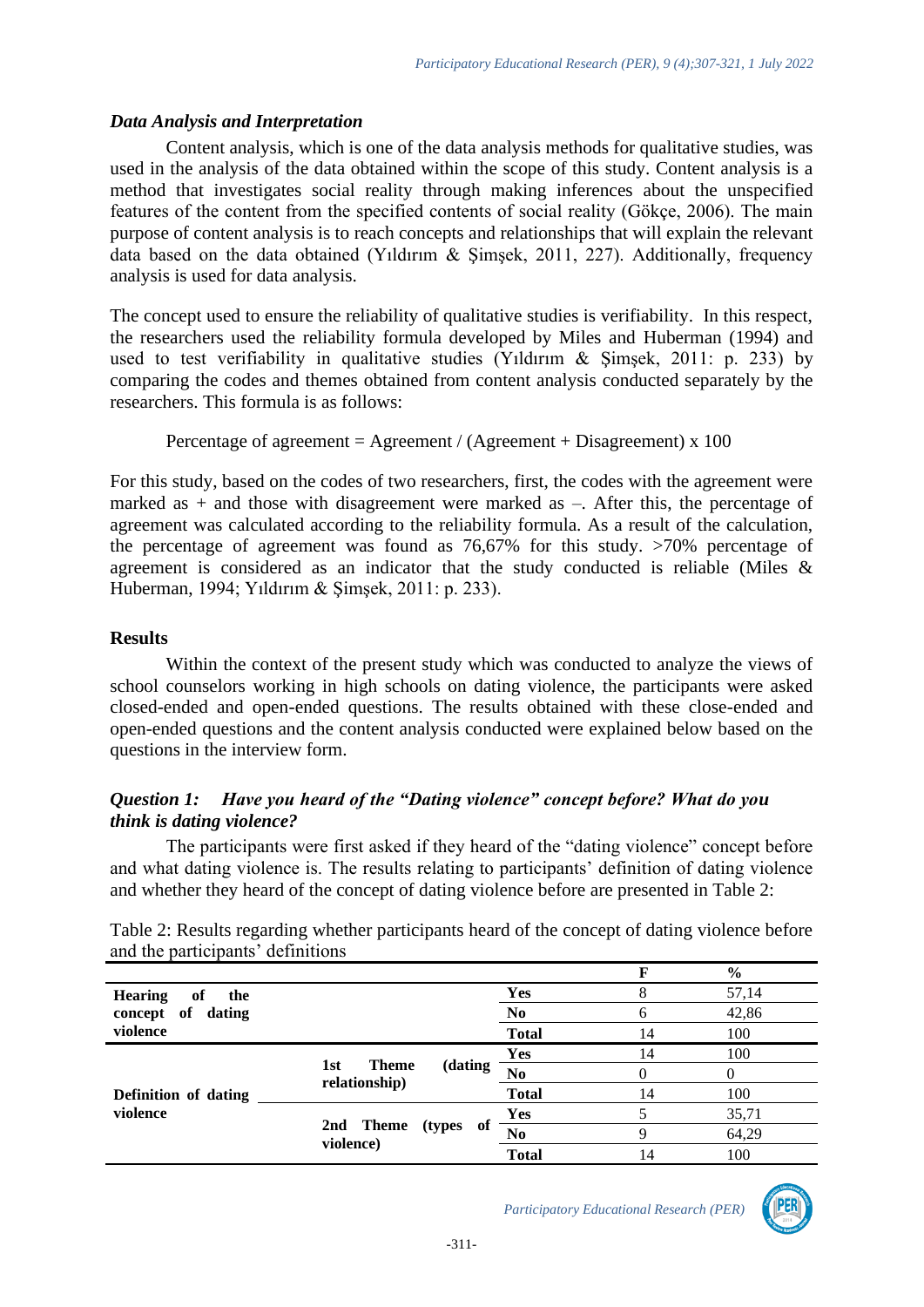When Table 2 is examined, it can be seen that while 8 (57,14%) of the participants stated that they heard of the dating violence concept before, 6 (42,86%) stated that they did not hear of this concept before. Regardless of whether they heard of the dating violence concept before, all of the participants were asked to define the dating violence concept. There are two themes in the definition of dating violence concept in literature: "dating relationship" and "types of violence". While the theme of dating relationship refers to the occurrence of violent behavior between individuals in a dating relationship; types of violence refer to the fact that the violent behavior that takes place has types such as verbal, physical, and sexual, as in other violence types. It was found that all of the school counselors in the study (14 participants, 100%) included the theme of dating relationships in the dating violence definitions they made; while 5 (35,71%) included the theme of types of violence and 9 (64,29%) did not.

## *Question 2: Based on your observations, do you think there is dating violence among students in the school you are working at? Do you have such observations?*

The participants were asked whether they observed dating violence among students in the school they were working, and the results found were presented in Table 3:

| $\frac{0}{0}$                                                                          |  |
|----------------------------------------------------------------------------------------|--|
| Yes<br>42.86                                                                           |  |
| The state of whether dating violence is<br>$\overline{N_0}$<br>observed among students |  |
| Total<br>00                                                                            |  |

| Table 3: Results regarding whether dating violence was observed among students |  |
|--------------------------------------------------------------------------------|--|
|--------------------------------------------------------------------------------|--|

When Table 3 is examined, it can be seen that while 6 (42,86%) of the students stated that dating violence was observed among students in schools they were working, 8 (57,14%) stated that dating violence was not observed among students in schools they were working.

# *Question 3: Do you have students who refer to you or ask for your help because they are exposed to dating violence?*

The school counselors in the study were asked about whether they had students who referred to them and asked for help because they were exposed to dating violence and the results obtained were presented in Table 4:

Table 4: Results regarding whether there were students who asked for help because they were exposed to dating violence

|                                            |       | $\frac{0}{0}$ |
|--------------------------------------------|-------|---------------|
| The state of having students who asked Yes |       | 25 T          |
| for help for being exposed to dating No    |       | 64.29         |
| violence                                   | Total | 100           |

When Table 4 is examined, it appears that while 5 (35,71%) of the participants stated that they had students who referred to them and asked for help because they were exposed to dating violence, 9 (64,29%) stated that they did not have students who referred to them and asked for help because they were exposed to dating violence.

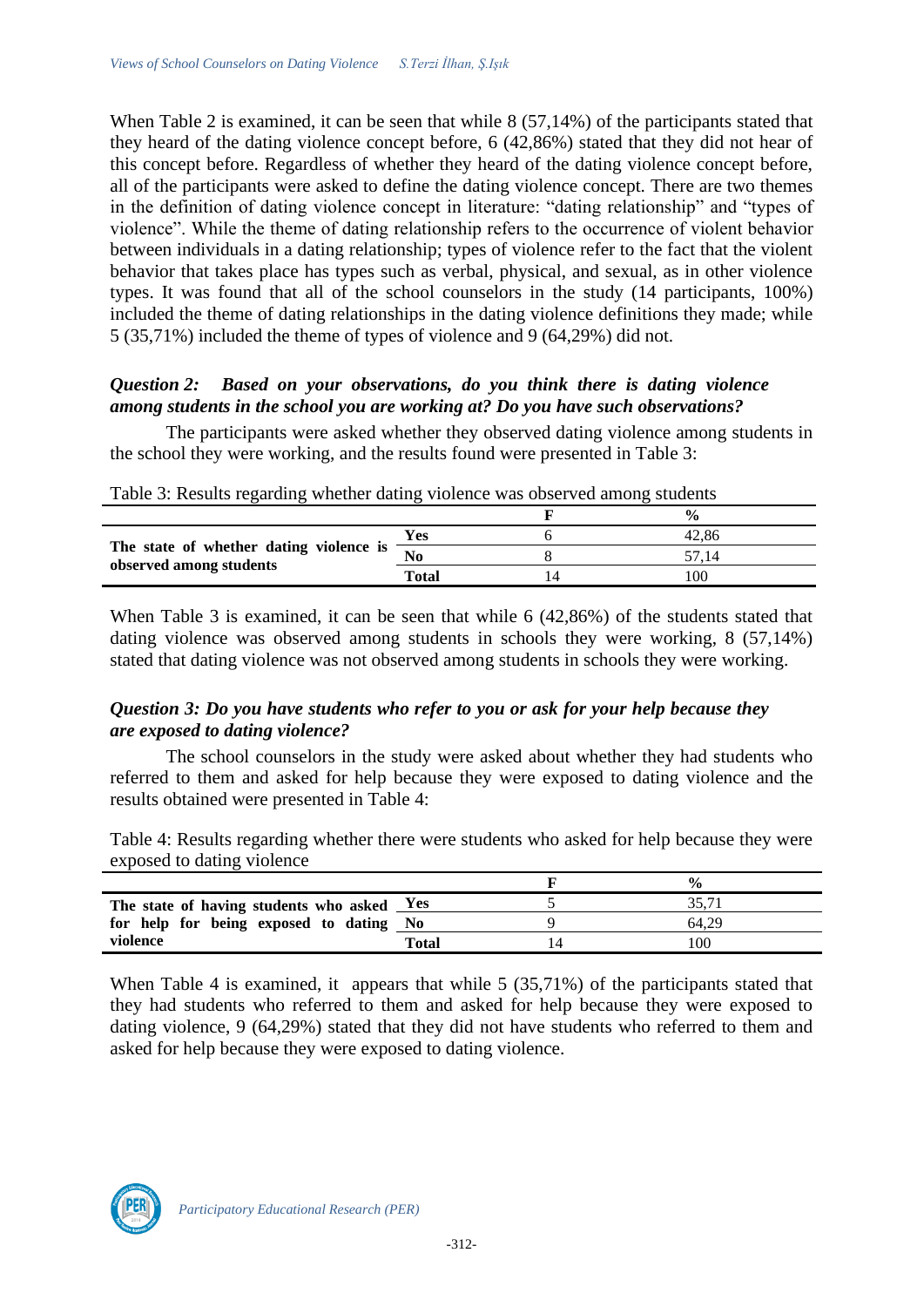## *Question 4: Do you work on dating violence or healthy romantic/close relationships in your school? If yes, what kind of work do you do?*

The school counselors in the study were asked whether they worked on dating violence or healthy romantic/close relationships in the school they worked, and the results found were presented in Table 5:

|  |  |  | Table 5: Results regarding working on dating violence or healthy romantic/close relationships |  |
|--|--|--|-----------------------------------------------------------------------------------------------|--|
|  |  |  |                                                                                               |  |

|                                                                      |       | $\frac{0}{0}$ |
|----------------------------------------------------------------------|-------|---------------|
|                                                                      | Yes   | 21.43         |
| The state of working on dating violence or healthy $\frac{200}{N_0}$ |       | 78.57         |
| romantic/close relationships                                         | Total | 100           |

When Table 5 is examined, it is understood that 3 (21,43%) participants stated they worked on dating violence or healthy romantic/close relationships in the schools where they worked, while 11 (%78,57) stated that they did not work on these issues.

When the three participants who stated that they worked on healthy romantic/close relationships were asked about what kind of work they carried out, they stated that they carried out works on personal boundaries  $(f=2)$  and healthy relationships with the opposite sex  $(f=2)$ .

### *Questions 5: Do you think informative and awareness-raising activities should be carried out for students on romantic/close relationships and dating violence? What are your views on the issue?*

The participants were asked whether informative and awareness-raising activities should be carried out for students on romantic/close relationships and dating violence and the results obtained were presented in Table 6:

Table 6: Results regarding whether informative and awareness-raising activities should be carried out for students on romantic/close relationships and dating violence

|                                                          |         | $\frac{0}{0}$ |
|----------------------------------------------------------|---------|---------------|
| The state of thinking whether informative and awareness- | Yes     | 71.43         |
| raising activities should be carried out for students on | $N_{0}$ | 28.57         |
| romantic/close relationships and dating violence         | Total   | 100           |

When Table 6 is examined, it is clear that while 10 (71,43%) of the students stated that information and awareness-raising activities should be carried out for students on romantic/close relationships and dating violence, 4 (28,57%) stated that this was not necessary.

## *Question 6: What kind of difficulties do you encounter/think you will encounter while working on dating violence at school?*

The participants were asked what kind of difficulties they encountered, and they thought they would encounter while working on dating violence at school and the results obtained were presented in Table 7:

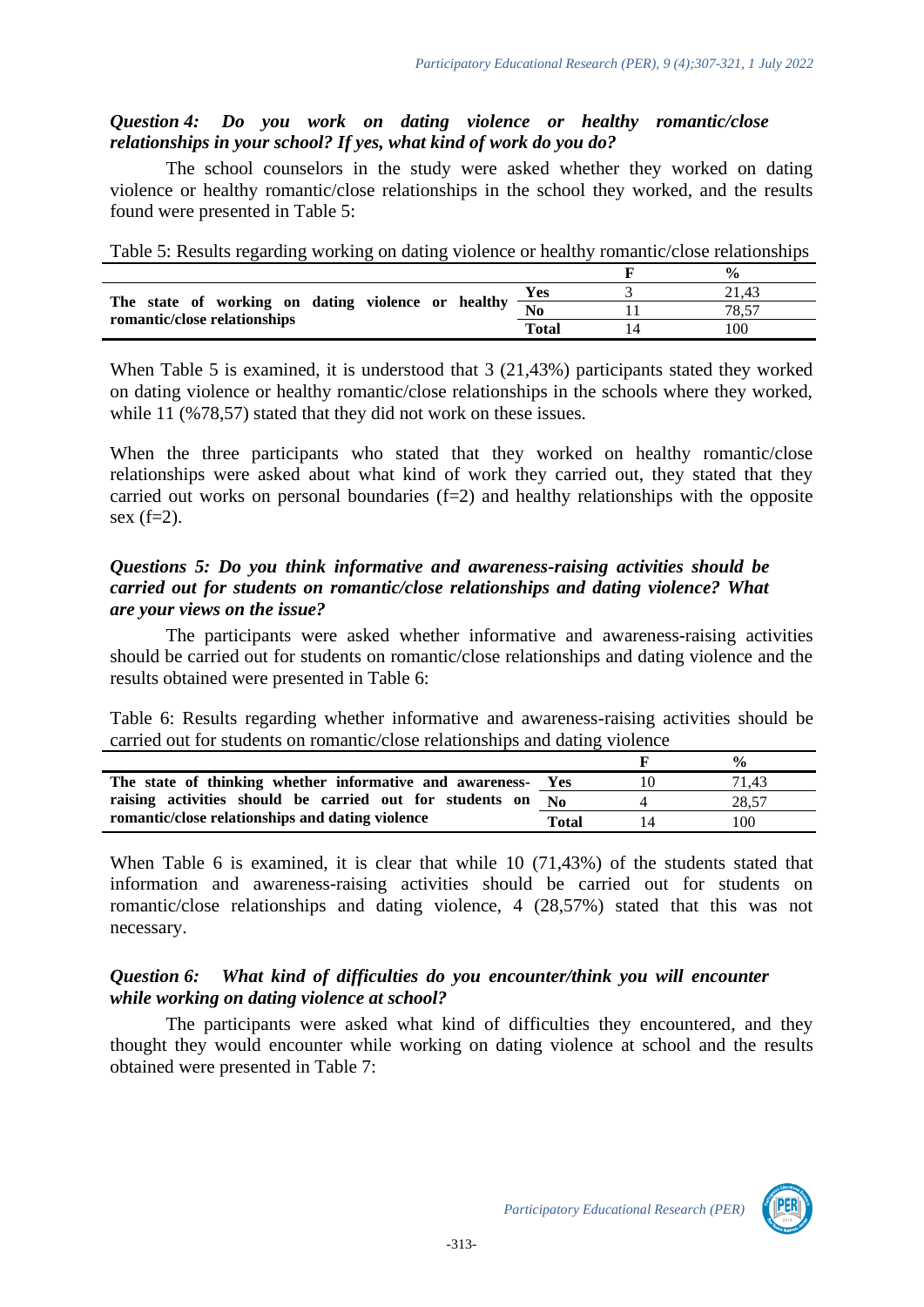|                                                                                                                              | <b>Themes</b>                            | $\frac{0}{0}$ |
|------------------------------------------------------------------------------------------------------------------------------|------------------------------------------|---------------|
| Difficulties participants encountered and<br>they thought they would encounter while<br>working on dating violence at school | Reactions to promote dating relationship | 28,57         |
|                                                                                                                              | Students' not opening-up                 | 28,57         |
|                                                                                                                              | I would not experience difficulties      | 35.71         |
|                                                                                                                              | Others                                   |               |

Table 7: Results regarding the difficulties participants encountered and they thought they would encounter while working on dating violence at school

When Table 7 is examined, four common themes were found regarding the answers given when they were asked about difficulties they encountered and what they thought they would encounter while working on dating violence at school. These themes were reactions to promote dating relationship  $(f=4, 28,57%)$ , students' not opening up  $f=4, 28,57%$ ), experiencing difficulties (f=5,  $\frac{635}{71}$ ) and others (f=1, 7,15%).

Direct quotes on the theme of reactions to promote dating relationships are as follows:

*"First of all, I would get reactions from both teachers and parents. I would get reactions as if I was encouraging students to flirt; in other words, as if I was heartening them. And I wouldn't like to get such a reaction (4)"*

*"Misunderstanding. Encouragement. Giving wrong explanations to the parent or the community. The student can explain wrongly. The parent can misunderstand. It can be understood as encouraging or guiding students to this side. It can create such a problem. (1)"*

Direct quotations on the theme of students' not opening up are as follows:

*"I suppose you may have a little trouble making students inform this when something like this happens and express this when such violence occurs because we are responsible for students who are 14 to 17 and 18 years old due to working in high schools. Sometimes families do not know about these relationships and because of this when others learn about the exposure to violence, it may cause students to experience the feeling of shame and problems may be experienced in informing this to the guidance service or authorities. (2)"*

*"I'm thinking for my school type. Maybe male students can show resistance about opening up. Of course, the respect felt for the teacher and the healthy trust-based relationship between the student and the teacher will affect this. However, I think that there may be resistance in general. I think this is because men generally live their private lives within themselves and have difficulties in opening these up; they may have problems or difficulties. (5)"* 

Direct quotations on the theme of "I would not experience difficulties" are as follows:

*"I mean, I think that I would not experience any difficulties. If I did such an activity, I would prepare general presentations in classes with a language they would understand. I would not have individual talks; I would talk with those I need to. If there are serious incidents that have passed a certain point, I would talk with the family. I think I would experience difficulties because of the increase in workload. I believe that my colleagues would help me. I don't think that I would experience problems. (8)"*

*"I don't think that we would experience too many difficulties because the student profile is apparent. When such situations occur, parents want to meet us when the child is affected. (6)"*



*Participatory Educational Research (PER)*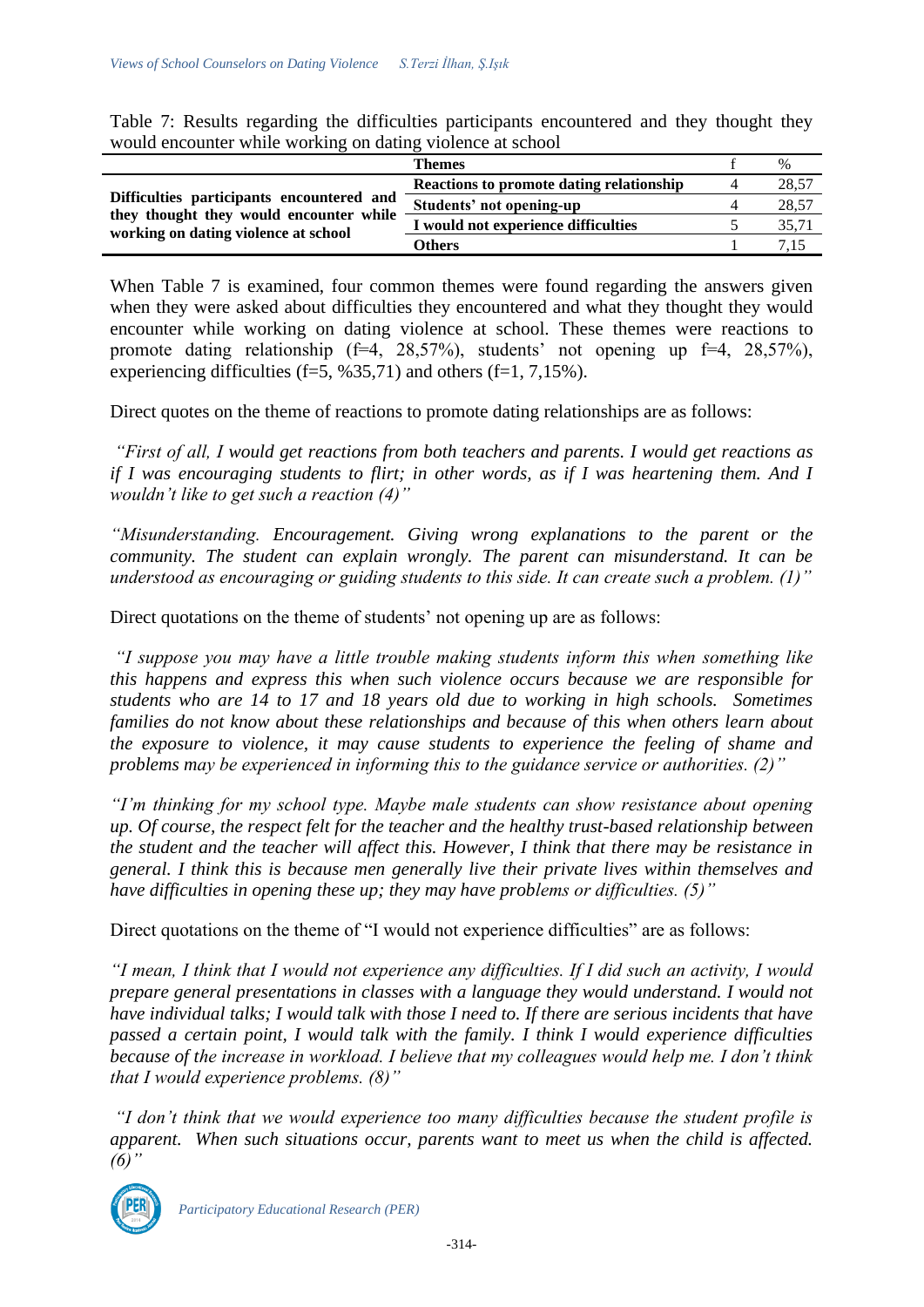## *Question 7: In your opinion, what kind of effects can studies on dating violence have at individual level and in social contexts?*

The participants were asked what kind of effects studies on dating violence can have in individual and social contexts and the results obtained were presented in Table 8:

Table 8: Results regarding what kind of effects studies on dating violence can have in individual and social contexts

|                                                                        | <b>Themes</b>                                                 | $\%$  |
|------------------------------------------------------------------------|---------------------------------------------------------------|-------|
| Individual and social effects of studies related to<br>dating violence | <b>Knowing oneself</b>                                        | 17,65 |
|                                                                        | <b>Ensuring personal safety</b>                               | 17,65 |
|                                                                        | <b>Healthy family relationships</b>                           | 29,41 |
|                                                                        | <b>Awareness/sensitivity</b>                                  | 11,76 |
|                                                                        | violence<br>against<br>women/domestic<br>Reducing<br>violence | 23,53 |

When Table 8 is examined, one can see that there are five common themes regarding the views of participants relating to the effects of studies on dating violence. These themes are knowing oneself  $(f=3, 17,65\%)$ , ensuring personal safety  $(f=3, 17,65\%)$ , healthy family relationships  $(f=5, 29,41\%)$ , awareness/sensitivity  $(f=2, 11,76\%)$  and reducing violence against women/domestic violence (f=4, 23,53%).

Direct quotations on the theme of "knowing oneself" are as follows:

*"It can prevent self-esteem destruction. It will enable the individual to trust society and others, to be at peace with oneself, to build healthier relationships, and to know oneself. (14)"*

*"I believe the results of studies will be positive both individually and socially. They will also help a woman to know herself (12)"*

Direct quotations on the theme of "ensuring personal safety" are as follows:

*"I believe that awareness of personal boundaries will not be negative. It will certainly have positive results. (12)"*

*Individually, children or couples can develop empathy, or they can protect themselves. I think that it can have effects such as gaining knowledge about where to apply and gaining awareness about what to do. Maybe this individual development in turn can become socially meaningful. (3)"*

Direct quotations on the theme of "healthy family relationships" are as follows:

*"Regardless of what, this is also a kind of relationship, but it is a core relationship. Maybe it can result in marriage in the future. Or in this case, the violence this child experiences can become traumatic and affect the child's own family life. (7)"*

*"As I said previously, if children learn at young ages what kind of a relationship they should have with the opposite sex and if they learn how the things they do make the other person feel and if they learn this is violence and causes pressure on the other party and restricts their freedom and makes them sad, I think they will be healthier parents and spouses. This way, there will be healthy families, and this will have such a benefit. (4)"* 

Direct quotations on the theme of "awareness" are as follows:

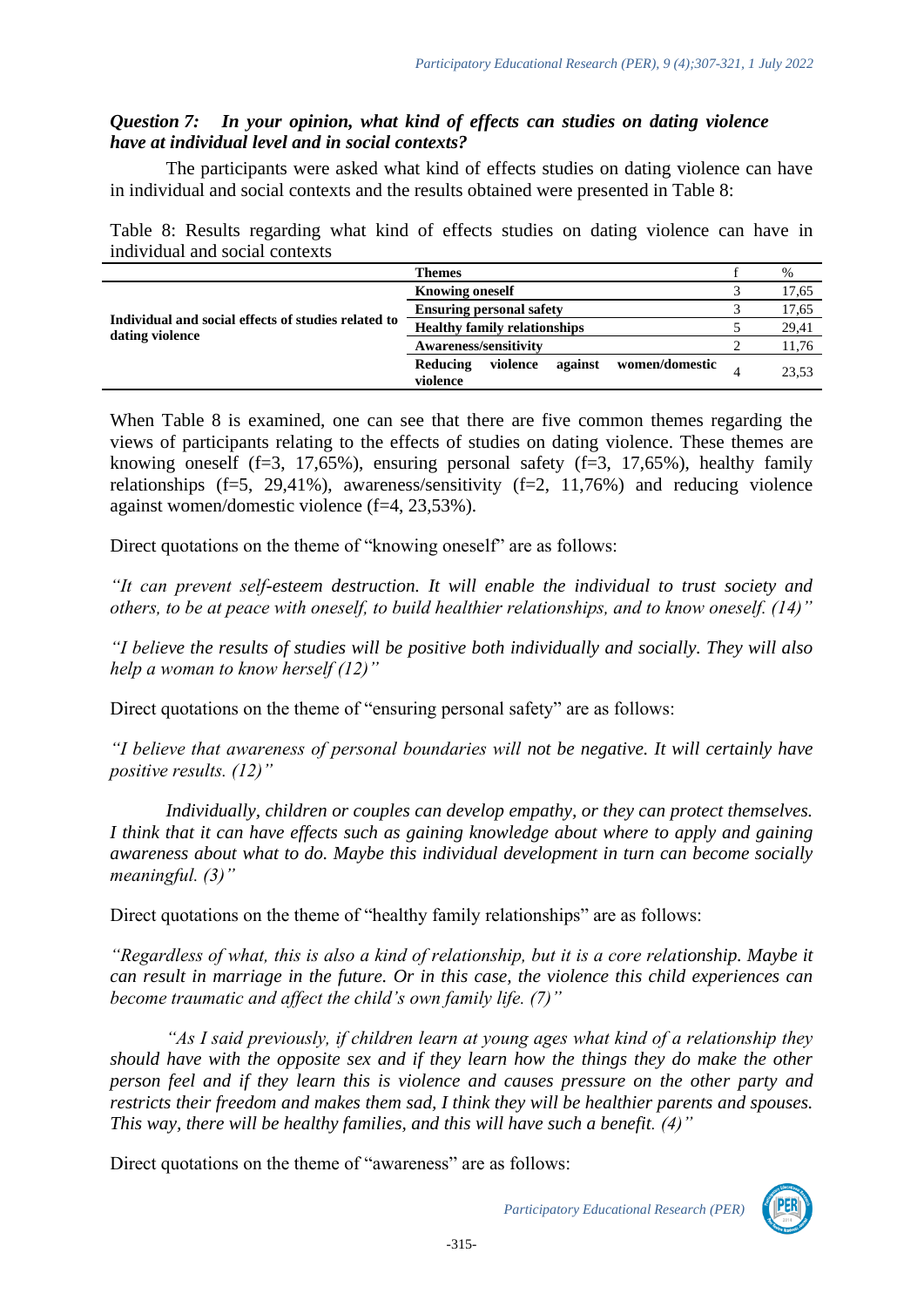*"At least, it will give them awareness. Such a need arose because there is a new concept. (11)"*

*"I heard of the dating violence term for the first time. I am happy that I heard of it. At least it has a name now because such a thing existed before. (13)"*

Direct quotations on the theme of "reducing violence against women/domestic violence" are as follows:

*"I think studies should be conducted on this in schools because we hear on the news, and we experience situations related to violence and domestic violence. At least, I find it right to organize activities in this context to prevent this and create awareness but I do not apply them. (10)"*

*"It will also help reduce violence (8)"*

### **Discussion and Interpretation**

This study has aimed of describing and exploring to the views, awareness and experiences of the school counsellors about dating violence. When the analyses made within the scope of this study are examined, firstly almost half of the school counselors who participated in this study stated that they did not hear of the dating violence term before. Regardless of whether they heard of the term before, all of the participants were asked to make the definition of dating violence and it was found that all of the participants used the expression "dating relationship", which is one of the two elements in the definitions in the literature, while very few participants included the second element "types of violence" in their definitions. The reason for this finding may be related that the term dating violence includes its meaning. Besides, when the national literature is examined, seemingly studies on dating violence were initiated in 2000s (Özcebe et al, 2002; Sezer, 2008; Pehlivan, 2008; Hatipoğlu, 2010; Toplu-Demirtaş et al, 2013; Dolunay-Cug et al, 2017). Since it is a relatively new concept, it can be regarded as an expected result that most of the participants did not hear of the concept of dating violence before. However, studies on dating violence have increased in recent years (Ayyıldız & Taylan, 2018; Türk & Tekin, 2018; Yıldırım & Terzioğlu, 2018; Akış et al, 2019; Erbaş et al, 2019). When studies on international literature are examined, it can be seen that a large number of studies have recently been conducted on both the concept of dating violence (Morelli et al, 2016; Reyes et al, 2016; De La Rue et al, 2017; Wincentak et al, 2017; Espelage et al, 2018; Marganski & Melander, 2018; Bernard et al, 2019; Willis & Bianchi, 2019) and on dating violence with high school sample (Gage et al, 2016; Espelage et al, 2018; Griner et al, 2018; Thompson, 2019). It is interesting that despite the increase in studies on dating violence in both national and international literature, the concept was not heard by most of the school counselors in the study.

Most of the school counselors stated that they did not observe dating violence among students studying in the schools they worked in and they did not have students who referred to them for help about dating violence. However, it is stated in the literature that dating violence occurs mostly among young people between the ages of 16 and 24 (Mıhçıokur & Akın, 2015; Sünetçi et al, 2016). According to Büyükşahin Çevik and Atıcı (2008), almost half of the high school students have romantic relationships. This result can be evaluated in a meaningful way when it is discussed with the difficulties the participants may encounter if they worked on dating violence. The participants stated that they thought students would not open up due to cultural, social, familial, and individual reasons if they worked on dating violence. Based on

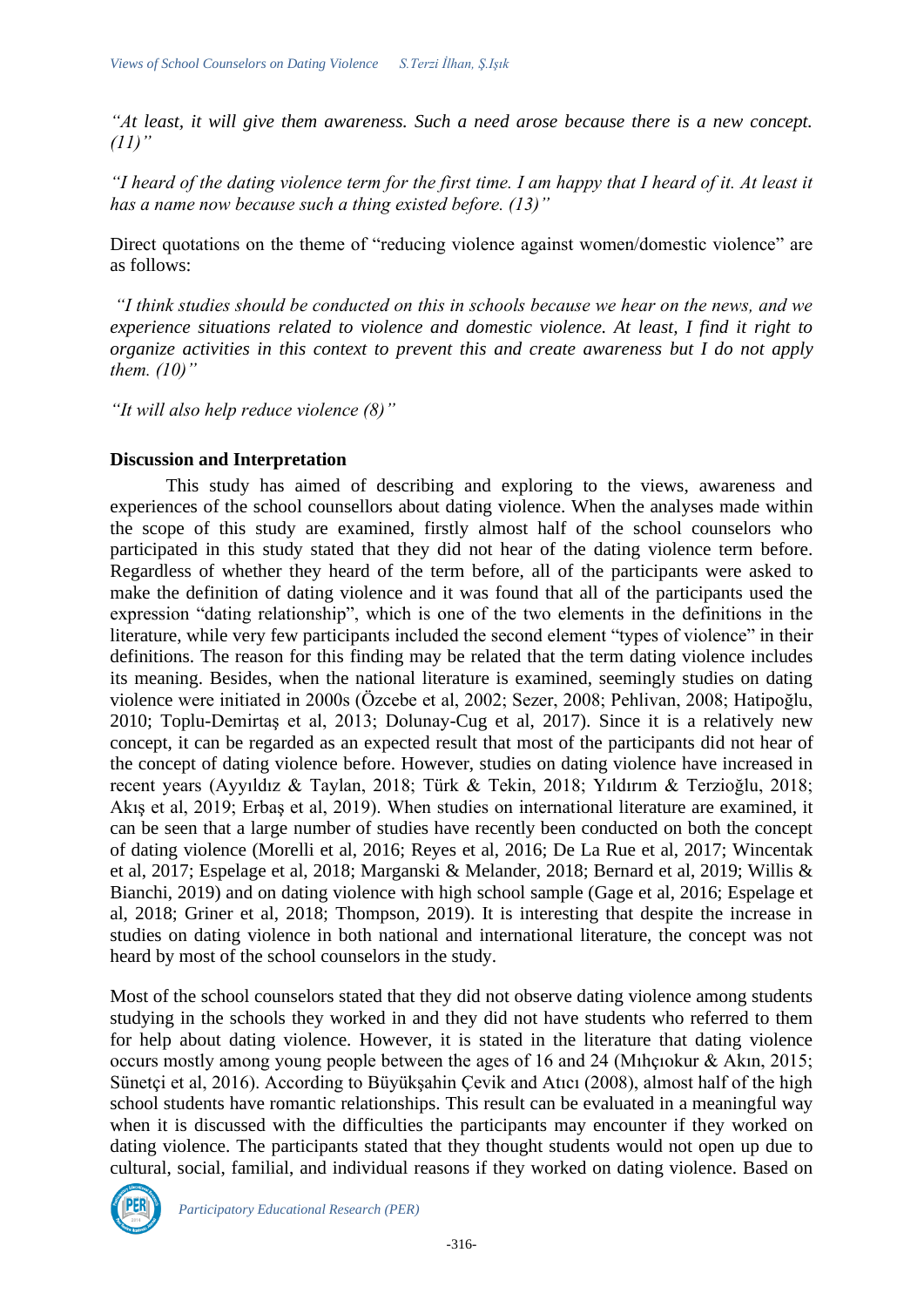this finding, it can be said that in the schools the participants worked in, romantic relationships and dating violence did not occur openly and this prevented students from asking for help. This finding coincides with the findings of the United States Centre of Disease Control and Protection (CDC) violence protection report [\(CDC,](https://www.cdc.gov/violenceprevention/pdf/teen-dating-violence-2014-a.pdf) 2014).

Most of the school counselors stated that they did not work on dating violence or healthy romantic/close relationships in the schools they worked. This result can be evaluated in a meaningful way when it is discussed with the difficulties the participants may encounter if they work on dating violence. The school counselors in the study stated that parents, teachers, and administrators would say that they were encouraging these relationships if they worked on dating violence or healthy romantic relationships and as a result of this, it can be said that the participants did not work on these issues to prevent these reactions they may receive. However, most of the studies for preventing dating violence in literature have been conducted in schools on high school students (Avery-Leaf et al, 1997; Rozen & Bezold, 1996; Rizzo et al, 2018; Taylor et al, 2013). In this context, considering the importance of school-based studies in preventing dating violence and the prevalence of dating violence among adolescents, school counselors should carry out studies to prevent dating violence in schools.

Most of the participants stated that it was necessary to work on these issues in high schools. Participants also stated that works on dating violence would be effective in helping individuals to know themselves and to ensure personal safety, in developing healthy family relationships, raising awareness/sensitivity, and reducing violence against women/domestic violence. This finding shows that school counselors are aware of the importance of studies to prevent dating violence. Although they are aware of the importance of prevention studies, there may be some cultural and social reasons why they do not work on the prevention of dating violence. According to Büyükşahin Çevik and Atıcı (2008), more than half of high school students' families interfere in friendship relationships. The second issue that their families interfere in is romantic relationships. Within the scope of this study, school counselors stated that if they work to prevent dating violence or healthy romantic relationships, they may receive a reaction from families and school administrators that they encourage dating violence. In this context, it can be thought that the reason why school counselors do not carry out studies to prevent dating violence despite knowing the importance of it may be related to the possible reactions. In addition, this finding can be explained by the concept of "social control". Social control is defined as a mechanism that regulates relationships in social life and helps to ensure social order. In traditional and patriarchal Turkish society, the reason for the reaction to the studies on romantic relationships for high school students may be concerns about the deterioration of the social order.

## **Conclusion**

In a conclusion, it was found that almost half of the school counselors did not hear of the dating violence concept before, they did not know about the concept, and they did not work on healthy romantic relationships. The participants thought that studies should be conducted on dating violence and healthy romantic relationships and that these studies will have positive individual and social positive effects. However, they think that they will get negative reactions from parents, teachers, and administrators if they work on these issues.

#### **Recommendations**

This study has some limitations. First of all, the data are limited to data obtained from 14 school counselors working in high schools of the central district of Amasya province.

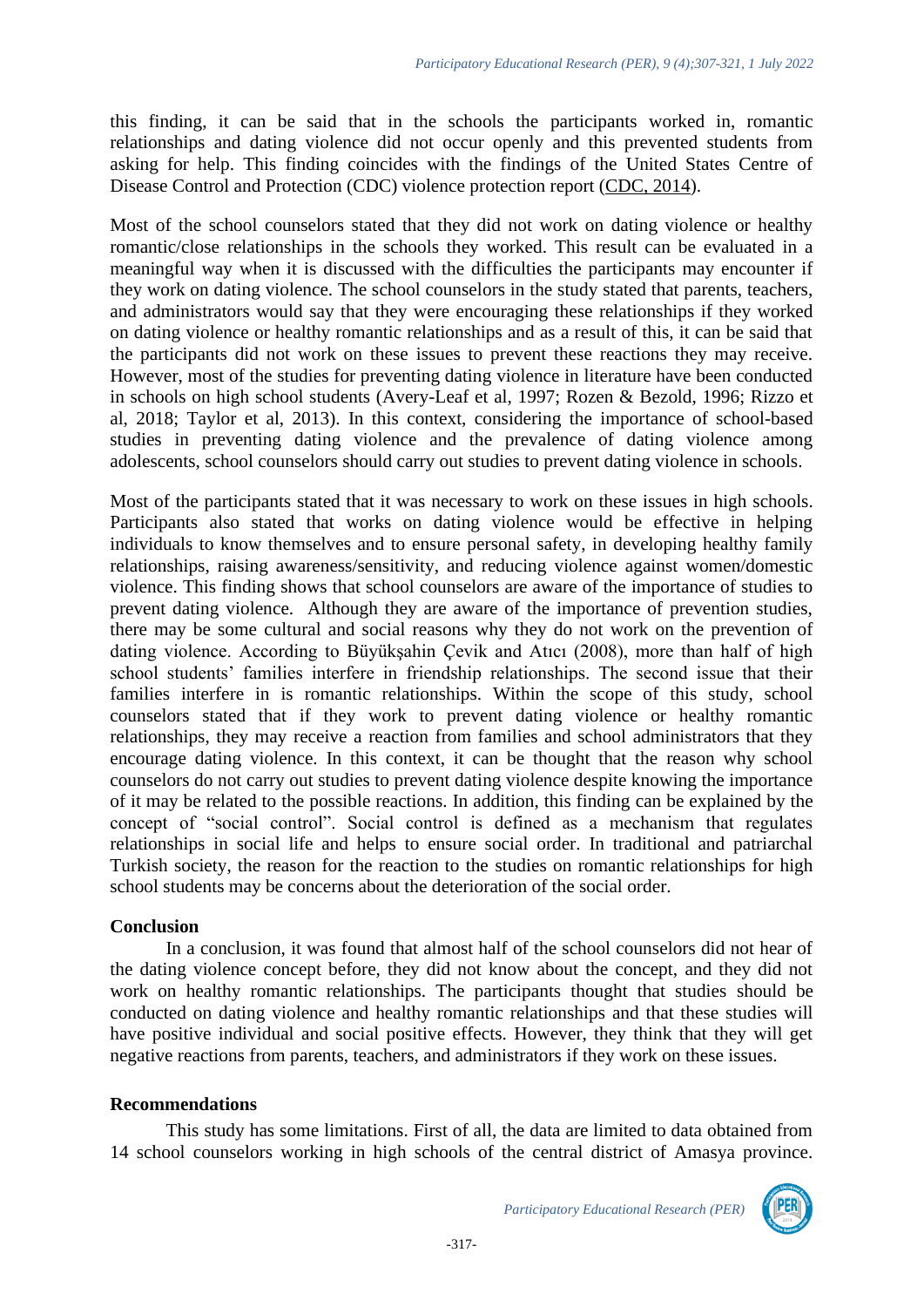Similar studies can be conducted with different regions, different cities, different individuals, and larger samples. Within the context of this study, dating violence in high schools has been examined through the eyes of school counselors. Studies can be conducted to examine the views and experiences of students, teachers, and parents and to increase their awareness. The present study is a qualitative study on dating violence in high schools and no studies were found in national literature on dating violence in high schools. Studies can be conducted to prevent dating violence, especially in high schools, and to protect students exposed to dating violence.

#### **Note**

This study was presented as oral presentation at the IX. International Congress on Psychological Counseling and Guidance in Higher Education Proceedings on 15- 17 November 2019

#### **References**

- Akış, N., Haşıl Korkmaz, N., Taneri, P. E., Özkaya, G. & Güney, E. (2019) Frequency and effecting factors of dating violence in students of a university. *ESTUDAM Public Health Journal*, *4*(3), 294-300.<https://doi.org/10.35232/estudamhsd.550913>
- Alleyne-Green, B., Coleman-Cowger, V. H., & Henry, D. B. (2012). Dating violence perpetration and/or victimization and associated sexual risk behaviors among a sample of inner-city African American and Hispanic adolescent females. *Journal of interpersonal violence*, *27*(8), 1457-1473. <https://doi.org/10.1177%2F0886260511425788>
- Avery-Leaf, S., Cascardi, M., O'leary, K. D., & Cano, A. (1997). Efficacy of a dating violence prevention program on attitudes justifying aggression. *Journal of adolescent health*, *21*(1), 11-17. [https://doi.org/10.1016/S1054-139X\(96\)00309-6](https://doi.org/10.1016/S1054-139X(96)00309-6)
- Ayyıldız, A.B. & Taylan, H. H. (2018). Dating violence attitudes in university students: the case of Sakarya University. *The Journal of Academic Social Sciences*. 6(86) 413-427.
- Bernard, N. K., Yalch, M., Lannert, B. K., & Levendosky, A. A. (2019). Interpersonal Style And Ptsd Symptoms In Female Victims Of Dating Violence. *Violence and Victims, 34*(3).<https://doi.org/10.31234/osf.io/puw48>
- Black, M., Basile, K., Breiding, M., Smith, S., Walters, M., Merrick, M. & Stevens, M. (2011). National ıntimate partner and sexual violence survey: 2010 summary report. [Https://Www.Cdc.Gov/Violenceprevention/Pdf/Nisvs\\_Report2010-A.Pdf](https://www.cdc.gov/violenceprevention/pdf/nisvs_report2010-a.pdf) (Accessed on 10 July 2019)
- Büyükşahin Çevik, G. & Atıcı, M. (2009). An investigation of third graders' self-esteem characteristics regarding some variables. *Uluslararası İnsan Bilimleri Dergisi*, *6*(1), 339-352.
- De La Rue, L., Polanin, J. R., Espelage, D. L. & Pigott, T. D. (2017). A meta-analysis of school-based ınterventions aimed to prevent or reduce violence in teen dating relationships. *Review Of Educational Research*, *87*(1), 7-34. <https://doi.org/10.3102%2F0034654316632061>
- Dolunay-Cug, F., Toplu-Demirtaş, E., & Murray, C. E. (2017). Turkish mental health professionals' experiences and perspectives toward family and sexual violence. *Journal of family violence*, *32*(7), 731-740.
- Erbaş, M., Kadı, G., Balcı, Y. & Göçeoğlu, Ü. Ü. (2019). Evaluation of sexual assault cases among youths appealed to Mugla Directorate of Forensic Medicine Council. *The Bulletin of Legal Medicine*, *24*(1), 9-16. DOI: 10.17986/blm.2019149811



*Participatory Educational Research (PER)*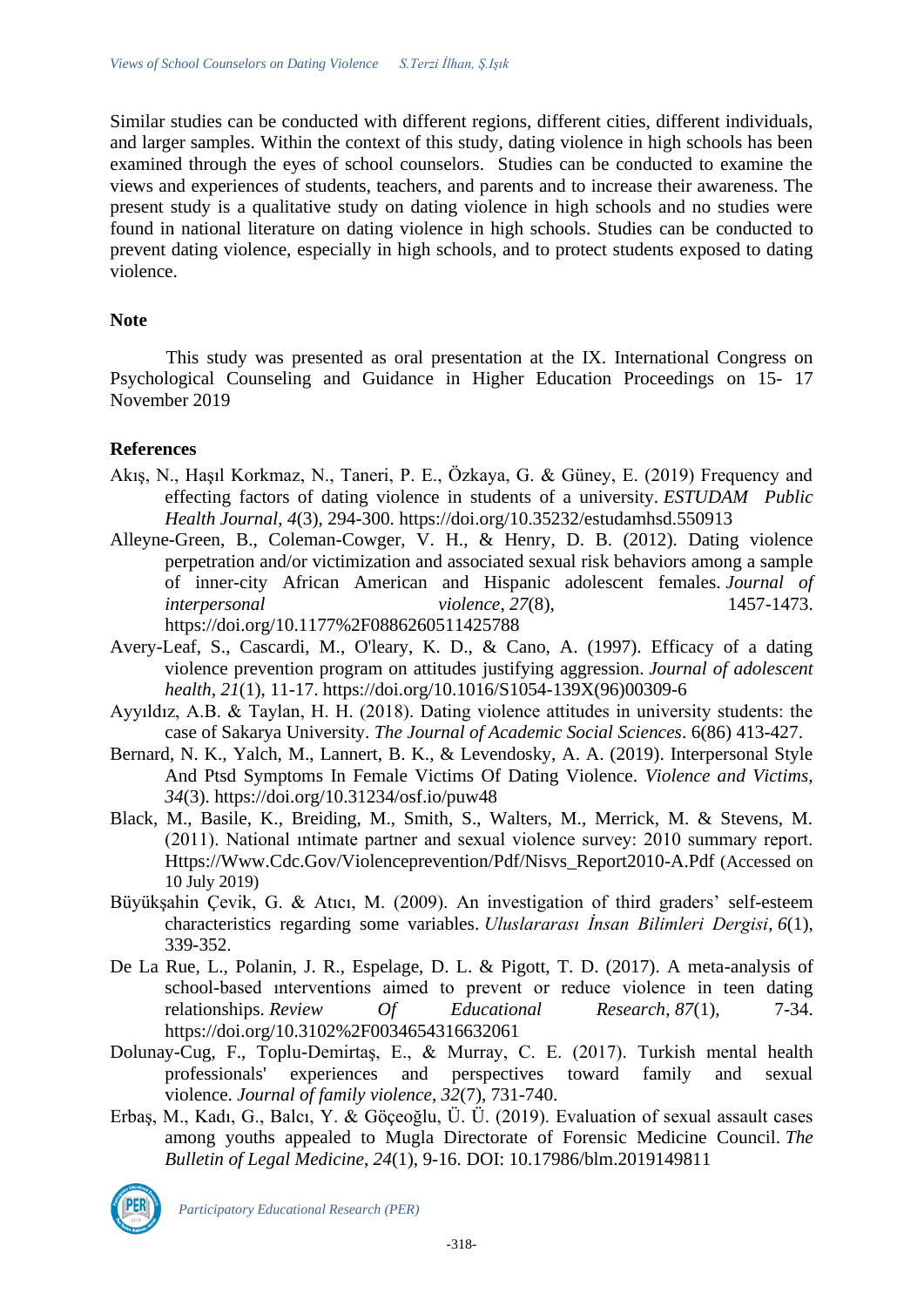- Ersoy, A.F. (2017). *Phenomenology. [Fenomenoloji].* Qualitative Research Patterrns in Education [Eğitimde Nitel Araştırma Desenleri] (Ed.) Saban, A. & Ersoy, A. Ankara: Anı Yayıncılık
- Espelage, D. L., Davis, J. P., Basile, K. C., Rostad, W. L. & Leemis, R. W. (2018). Alcohol, prescription drug misuse, sexual violence, and dating violence among high school youth. *Journal Of Adolescent Health*, *63*(5), 601-607. https://doi.org/10.1016/j.jadohealth.2018.05.024
- Espelage, D. L., Merrin, G. J. & Hatchel, T. (2018). Peer victimization and dating violence among LGBTQ youth: the ımpact of school violence and crime on mental health outcomes. *Youth Violence And Juvenile Justice*, *16*(2), 156-173. <https://doi.org/10.1177%2F1541204016680408>
- Foshee, V. A., Bauman, K. E., Arriaga, X. B., Helms, R. W., Koch, G. G., & Linder, G. F. (1998). An evaluation of Safe Dates, an adolescent dating violence prevention program. *American journal of public health*, *88*(1), 45-50.
- Foshee, V. A., Linder, F., MacDougall, J. E., & Bangdiwala, S. (2001). Gender differences in the longitudinal predictors of adolescent dating violence. *Preventive medicine*, *32*(2), 128-141.
- Gage, A. J., Honoré, J. G., & Deleon, J. (2016). Short-term effects of a violence-prevention curriculum on knowledge of dating violence among high school students in port-auprince, Haiti. *Journal Of Communication İn Healthcare*, *9*(3), 178-189. https://doi.org/10.1080/17538068.2016.1205300
- Gökçe, O. (2006). *Content Analysis – Theoritical and Practical Informantion [İçerik Analizi – Kuramsal ve Pratik Bilgiler]*. Ankara: Siyasal Kitabevi
- Griner, S. B., Moore, M. J. & Wilson, K. (2018). The relationship between physical dating violence and alcohol and drug use among high school students in an urban Florida county. *Florida Public Health Review*, *15*(1), 9.
- Hatipoğlu, S. (2010). Survey on the prevalence of dating violence among Baskent University students. *Başkent Üniversitesi Tıp Fakültesi Adli Tıp Anabilim Dalı, Uzmanlık Tezi Ankara*, 52-3.
- [Https://Www.Cdc.Gov/Violenceprevention/Pdf/Teen-Dating-Violence-2014-A.Pdf](https://www.cdc.gov/violenceprevention/pdf/teen-dating-violence-2014-a.pdf) (Accessed on 5 July 2019)
- <https://www.who.int/violenceprevention/approach/definition/en/>
- [Https://Sozluk.Gov.Tr/](https://sozluk.gov.tr/) Accessed on 5 July 2019.
- Joppa MC, Rizzo CJ, Nieves AV, Brown LK. Pilot Investigation of the Katie Brown Educational Program: A School-Community Partnership. J Sch Health. 2016 Apr;86(4):288-97. DOI: 10.1111/josh.12378. PMID: 26930241; PMCID: PMC4777965.
- Karatay, M., Karatay, G., Güraslan Baş, N. & Baş, K. (2018). The attitudes and the behaviors of the university students towards dating violence. *Sted*, *27*(1), 62-71.
- Krug, E. G., Mercy, J. A., Dahlberg, L. L. & Zwi, A. B. (2002). The world report on violence and health. *The Lancet*, *360*(9339), 1083-1088. [https://doi.org/10.1016/S0140-](https://doi.org/10.1016/S0140-6736(02)11133-0) [6736\(02\)11133-0](https://doi.org/10.1016/S0140-6736(02)11133-0)
- Lester, S. (1999). An Introduction To Phenomenological Research. Access Address: [Https://Www.Researchgate.Net/Profile/Stan\\_Lester/Publication/255647619\\_An\\_İntro](https://www.researchgate.net/profile/Stan_Lester/publication/255647619_An_introduction_to_phenomenological_research/links/545a05e30cf2cf5164840df6.pdf) [duction\\_To\\_Phenomenological\\_Research/Links/](https://www.researchgate.net/profile/Stan_Lester/publication/255647619_An_introduction_to_phenomenological_research/links/545a05e30cf2cf5164840df6.pdf)*545a05e30cf2cf5164840df6*.Pdf (Accessed on 16 July 2019)
- Makepeace, J. M. (1981). Courtship violence among college students. *Family relations*, 97- 102.
- Makepeace, J. M. (1983). Life events stress and courtship violence. *Family Relations*, 101- 109.

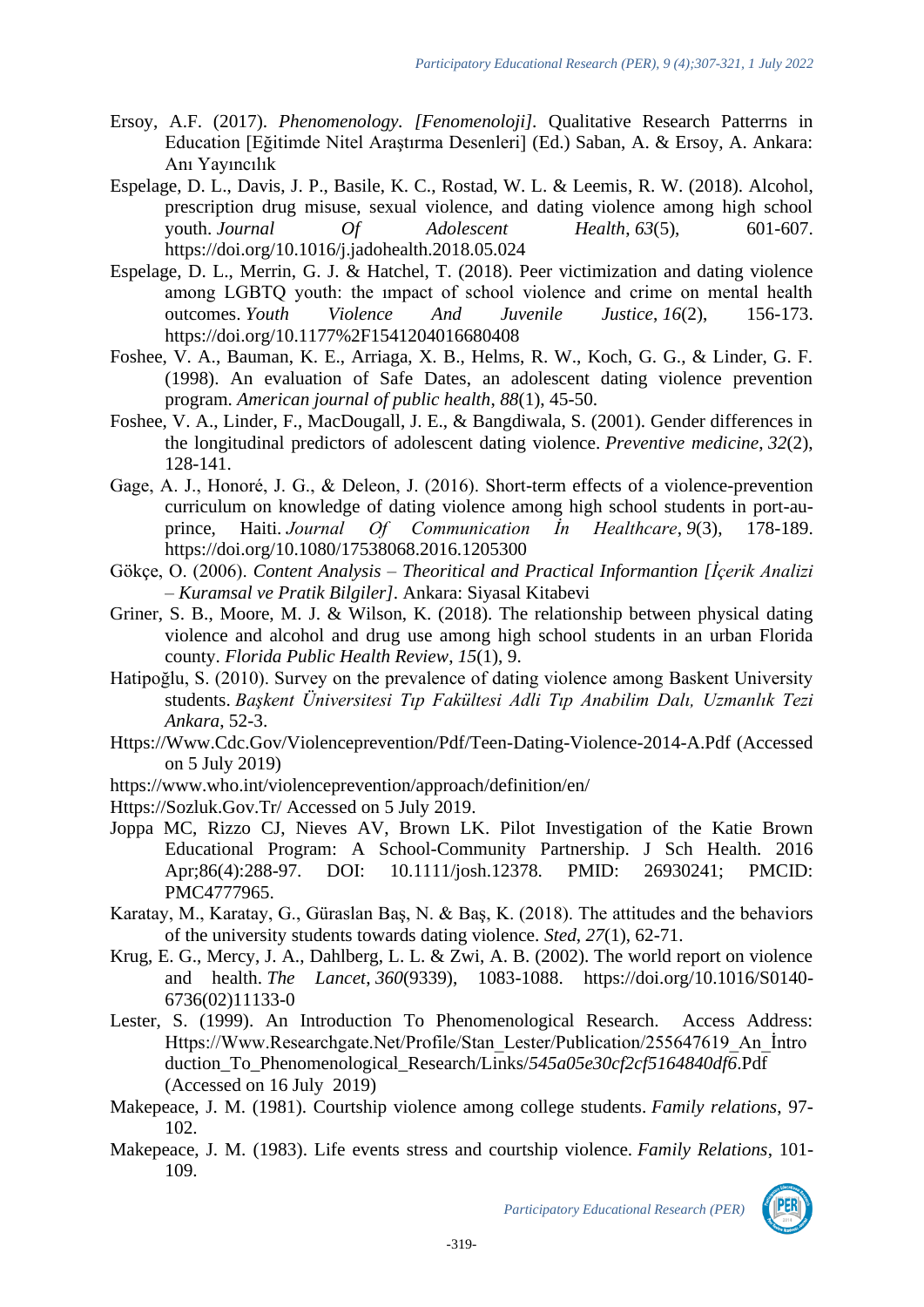- Makepeace, J. M. (1986). Gender differences in courtship violence victimization. *Family Relations*, 383-388.
- Makepeace, J. M. (1987). Social factor and victim-offender differences in courtship violence. *Family relations*, 87-91.
- Marganski, A. & Melander, L. (2018). Intimate partner violence victimization in the cyber and real world: examining the extent of cyber aggression experiences and ıts association with in-person dating violence. *Journal Of Interpersonal Violence*, *33*(7), 1071-1095.<https://doi.org/10.1177%2F0886260515614283>
- Mıhçıokur S, Ve Akın, A. (2015). Dating Violence "Violent Love". *Healtt and Society [Sağlık Ve Toplum]*. 25(5), 9-15
- Miles, M. B. Ve Huberman, A. M. (1994). *Qualitative Data Analysis* (2nd Edition). Thousand Oaks, Ca: Sage Publications.
- Morelli, M., Bianchi, D., Baiocco, R., Pezzuti, L. & Chirumbolo, A. (2016). Sexting, psychological distress and dating violence among adolescents and young adults. *Psicothema*, *28*(2), 137-142.
- Nazlı, S. (2020). Designin a PCG Program in School [Okullarda PDR Programı Tasarlama]. *Psychological Counseling and Guidance in Schools [Okullarda Psikolojik Danışma ve Rehberlik] (1th Edition, p. 63-78).* Ankara: Pegem Akademik Yayıncılık.
- Özcebe, H., Aslan, D., Karabiber, A. H., Küçüköztaş, M. F., Oransoy, K. & Ölmez, İ. (2002). Views of a group of university students of intimate violence. *Society and Social Service [Toplum Ve Sosyal Hizmet]*, *13*(1), 20-28.
- Pehlivan, M. (2008). *Relationship between the perception of school violence and the measures taken against violence in the high schools of Kadıköy district of Istanbul province* (Unpublished master's thesis) Yıldız Technical University, Istanbul.
- Price, E. L., Byers, E. S., Belliveau, N., Bonner, R., Caron, B., Doiron, D., ... & Moore, R. (1999). The attitudes towards dating violence scales: Development and initial validation. *Journal of family violence*, *14*(4), 351-375.
- Reyes, H. L. M., Foshee, V. A., Niolon, P. H., Reidy, D. E. & Hall, J. E. (2016). Gender role attitudes and male adolescent dating violence perpetration: normative beliefs as moderators. *Journal Of Youth And Adolescence*, *45*(2), 350-360.
- Rizzo, C. J., Joppa, M., Barker, D., Collibee, C., Zlotnick, C., & Brown, L. K. (2018). Project Date SMART: A dating violence (DV) and sexual risk prevention program for adolescent girls with prior DV exposure. *Prevention Science*, *19*(4), 416-426.
- Rozen, K. H., & Bezold, A. (1996). Dating violence prevention: A didactic support group for young women. *Journal of Counseling & Development*, *74*(5), 521-525.
- Sezer, Ö. (2008). The adaptation of acceptance of couple violence scale into Turkish: validity and reliability studies. *Inonu University Journal of the Faculty of Education*, *9*(16), 1- 15.
- Subaşı, N., & Akın, A. (2003) Violence against women: causes and consequences. *Gender, Health and Women [Toplumsal Cinsiyet, Sağlık ve Kadın] (Ed. Akın A)*, 231-249.
- Sünetçi, B., Say, A., Gümüştepe, B., Enginkaya, B., Yıldızdoğan, Ç. & Yalçın, M. A research on university students' perception of dating violence. *Beyond the Horizon Science Journal [Ufkun Ötesi Bilim Dergisi]*, *16*(1), 56-83.
- Taylor, B. G., Stein, N. D., Mumford, E. A., & Woods, D. (2013). Shifting boundaries: An experimental evaluation of a dating violence prevention program in middle schools. *Prevention Science*, *14*(1), 64-76.
- Taylor, B. G., Mumford, E. A., Liu, W., & Stein, N. D. (2017). The effects of different saturation levels of the Shifting Boundaries intervention on preventing adolescent relationship abuse and sexual harassment. *Journal of Experimental Criminology*, *13*(1), 79-100.



*Participatory Educational Research (PER)*